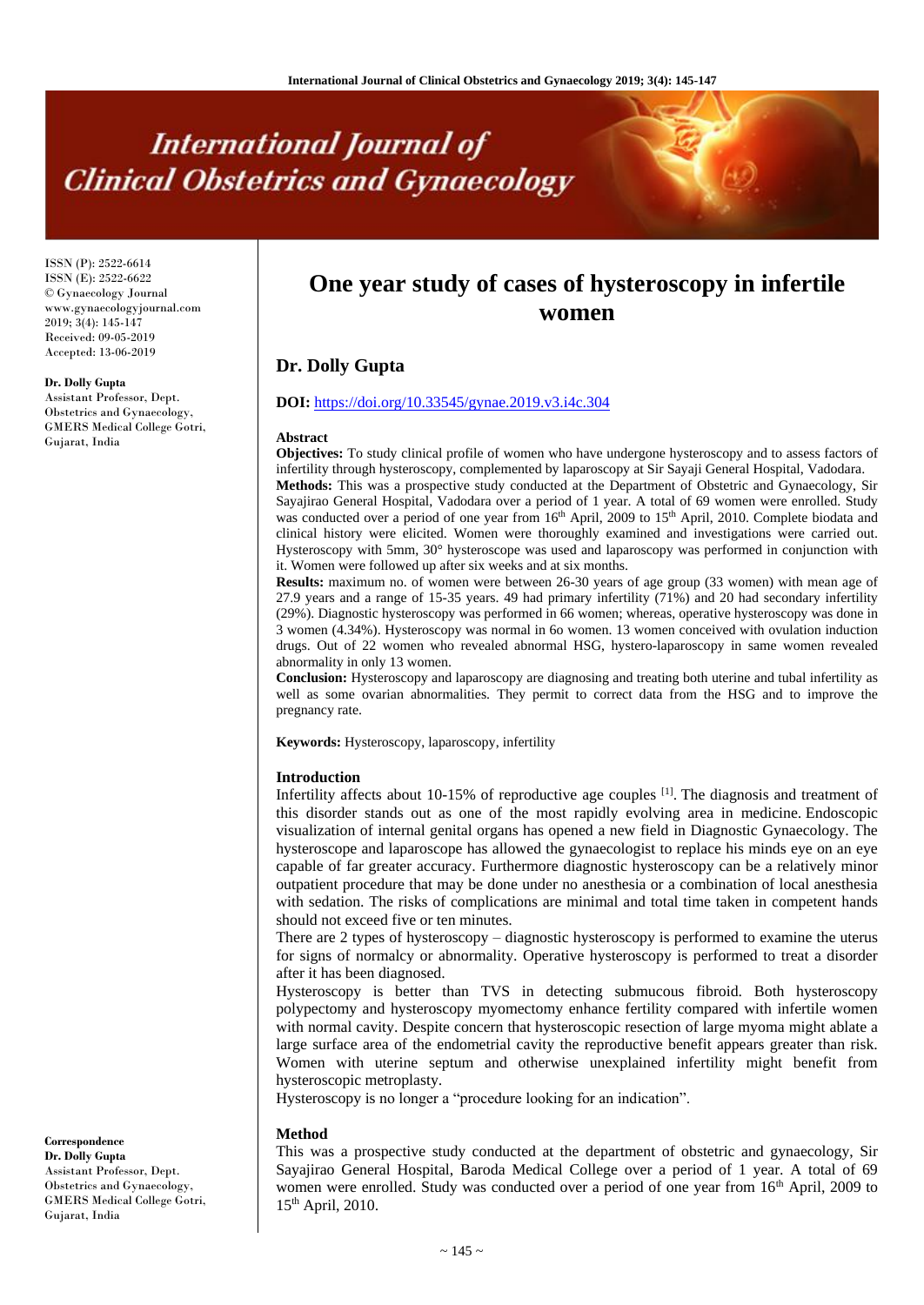Complete biodata and clinical history specifically were elicited. Women were examined for general condition and vitals. Thorough systemic examination, per speculum and per vaginum examination were carried out.

Investigations like hemogram, blood group, urine analysis, blood urea, serum creatinine, S. LFT were carried out. Other investigations like S. prolactin, S. TSH, HSG, HSA, etc were carried out as per indication.

Women underwent laparoscopy along with hysteroscopy. 5mm, 30° hysteroscope of Karl Storz no 26163 was used for the purpose.

Women were followed up after six weeks and at six months.

# **Observations**

A total of 69 women underwent laparoscopy along with hysteroscopy.

Table 1 shows that maximum no. of women were between 26-30 years of age group (33 women), thus, mean age is 27.9 years, with a range of 15-35 years.

**Table 1:** Age distribution of study population

| Age       | <b>Infertility</b> |
|-----------|--------------------|
| $<$ 20    | 01                 |
| $21 - 25$ | 20                 |
| $26-30$   | 33                 |
| 31-35     | 15                 |

Table 2 shows that 49 women had primary infertility (71%) and 20 had secondary infertility (29%).

**Table 2:** Infertility in study population

| <b>Infertility</b> | No. of Women | $\frac{1}{2}$ |
|--------------------|--------------|---------------|
| Primary            | 49           |               |
| Secondary          |              | 29            |
| Total              | 59           | $\alpha$      |

Table 3 shows that hysteroscopy was normal in 6o women. 6 women showed supseptate uterus, whereas myoma was seen in 1 patient. 2 women showed presence of intra-uterine adhesions.

| <b>Hysteroscopy</b>    | No. of Women |  |
|------------------------|--------------|--|
| Normal                 | 60           |  |
| Polyp                  | $\Omega$     |  |
| Myoma                  | 01           |  |
| Intrauterine adhesions | O2           |  |
| Supseptate uterus      | በ6           |  |

Table 4 shows that out of 66 women who underwent diagnostic hysteroscopy, 13 women conceived with ovulation induction drugs, whereas no patient conceived during 6 months follow-up in whom therapeutic procedure in form of metroplasty and cornual cannulation were done.

**Table 4:** Hysteroscopic procedures and infertility outcome

| Procedure                         | No. of women | No. of women conceived |
|-----------------------------------|--------------|------------------------|
| Only diagnostic                   | 66           |                        |
| Hysteroscopic metroplasty         | 02           | იი                     |
| Lysis of intrauterine adhesions   |              | იი                     |
| Electroresection of fibroid       |              | იი                     |
| Electroresection of polyp         |              | იი                     |
| Hysteroscopic cornual cannulation |              | იი                     |
| Removal of foreign bodies         |              |                        |

Table 5 shows that out of 22 women who revealed abnormal HSG, hystero-laparoscopy in same women revealed abnormality

in only 13 women, whereas 9 women showed no abnormality of hystero-laparoscopy.

| <b>HSG</b>                                     | <b>Hystero-laparoscopy</b>                  |  |
|------------------------------------------------|---------------------------------------------|--|
| Hydrosalpinx                                   | Normal                                      |  |
| Cornual block                                  | Normal                                      |  |
| Tubal block                                    | Sub-septate uterus                          |  |
| Irregular uterine cavity with b/l patent tubes | Normal uterus with rt fallopian tube patent |  |
| Partial filled fallopian tube with no spillage | Normal                                      |  |
| Endometritis adhesion with fimbrial block      | Incomplete septum with mid tubal block      |  |
| B/L tubal block                                | Delayed spillage                            |  |
| Peri-tubal adhesions                           | $b/l$ tubes block                           |  |
| Lt tubal block and rt hydrosalpinx             | Normal                                      |  |
| Lt cornual block and b/l hydrosalpinx          | Rt hydrosalpinx, no spillage on rt side     |  |

**Table 5:** Discrepancies of HSG and Hystero-laparoscopy findings

# **Discussion**

Factors from either one or both partners may contribute to difficulties in conceiving; therefore it is important to consider all possible causes in an infertile couple. In some cases, no specific causes are detected despite an extensive and complete evaluation. On the other hand, often more than one cause is identified in a couple. Therefore in the present study, all the couples, after thorough history and physical examination, were subjected to multiple directions of investigation culminating in hystero-laparoscopy. In our study, majority of the patients belonged to the age group of 26- 30 years. Majority of the

patients presented with primary infertility of less than or equal to 5 years of duration as the couples are very anxious to conceive after marriage  $[1, 2]$ . In our study group of 69 patients, hysteroscopy detected abnormalities in 09 patients (13%) and the remaining 60 patients (87%) had no demonstrable pathologies. Uterine cavity was irregular due to fibroid in 1 patient, septum was detected in 6 patients and intrauterine adhesions were detected in 2 patients. Septum causes deficient implantations, and patients with uterine septum may come with history of abortion in previous pregnancies. Hysteroscopic septum resection was done in 2 of them under laparoscopic